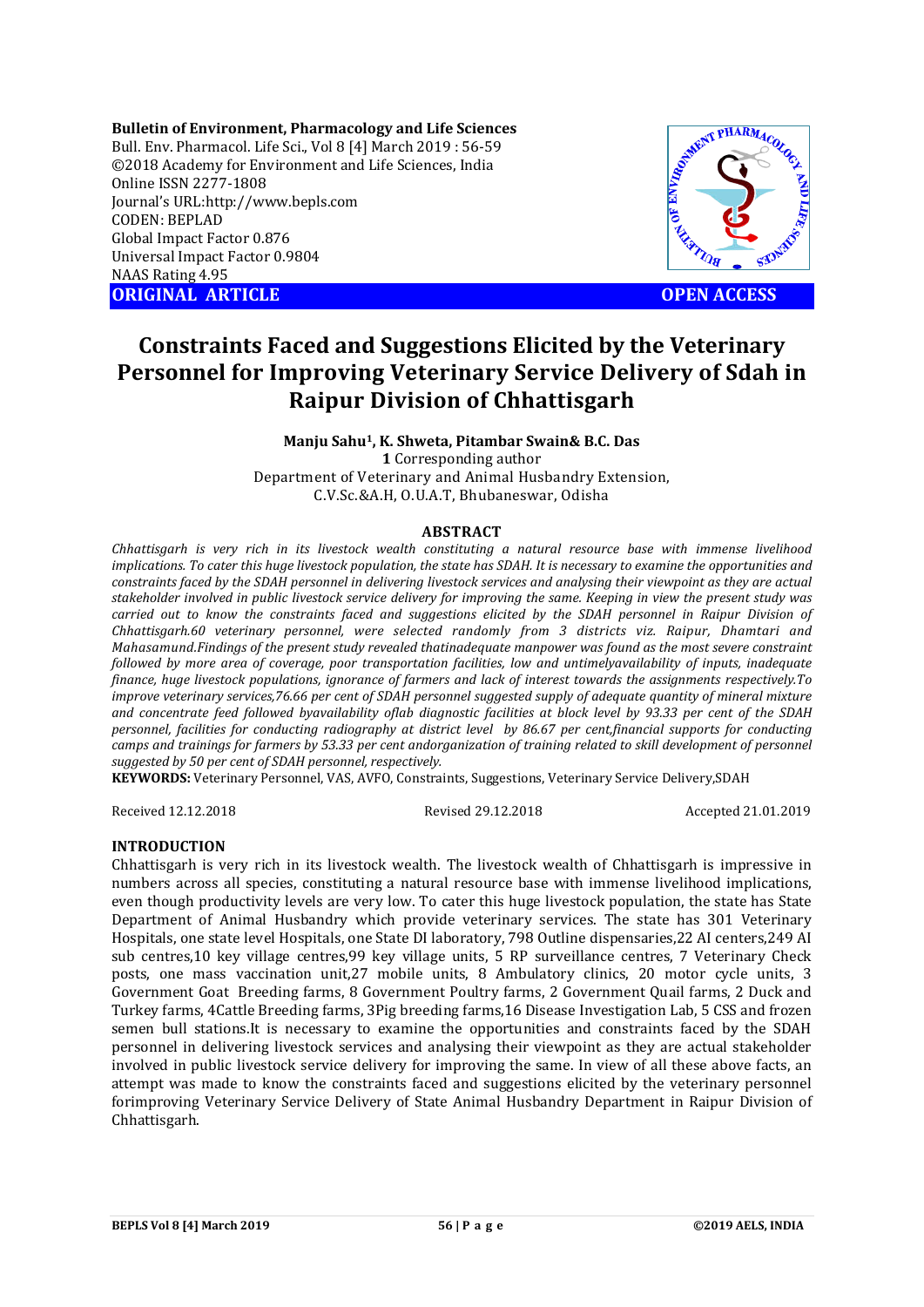#### **MATERIAL AND METHODS**

Three districts viz. Raipur, Mahasamund and Dhamtariwere selected purposively from Raipur division of Chhattisgarh because of same agro climatic conditions. Two blocks were selected randomly from each selected district and 6 VAS and 14 AVFO were selected randomly from each selected district for the study. Thus, in total 60 veterinary personnel were studied.

The data pertaining to constraints faced by the veterinary personnelwere collected through structured interview scheduleand were analyzed by Garrett's technique to find out the final ranking of different constraints.The veterinary personnelwere asked open ended questions to know the suggestions to improve the effectiveness of veterinary service delivered by SDAH.The data were analyzed by simple statistical tools such as frequency and percentage.

#### **RESULTS AND DISCUSSION**

#### **Constraints faced by the veterinary personnel**

The data obtained through structured interview was analyzed by Garrett's technique and presented in Table 1. The findings in the table below reveals that inadequate manpower was found as the most important constraint ranking first followed by more area of coverageas second rank. Poor transportation facilitieswere third severe most constraint, low input availability fourth, untimely input availabilityfifth, inadequate finance sixth, huge livestock populationsseventh; ignorance of farmersand lack of interest towards the assignmentseighth and ninth respectively.

The results were not in line with Jain [1] who reported that absence of efficient diagnostic laboratories in rural areas was the major problem. Sasidhar*et al*. [3] who observed that the inadequate supply of medicines by the department, lack of knowledge and skills of advanced surgical techniques and treatments, lack of guidance by superiors and non - cooperation from farmers as the main constraints in livestock service delivery. Ravikumar [2] reported that the lack of transport facilities as the major problem in providing effective veterinary services. Other problems related to infrastructural facilities, drug and input supply to the veterinary institutions and shortage of staff were mainly because of the inadequate budget allotment by the SDAH for veterinary services.

| Table 1: Constraints faced by SDAH personnel in delivering Veterinary Services to the dairy |  |
|---------------------------------------------------------------------------------------------|--|
| farmers $(N=60)$                                                                            |  |

| Sl. No.                          | <b>%position</b><br><b>Constraints</b>   |                | <b>Average score</b> | Rank        |
|----------------------------------|------------------------------------------|----------------|----------------------|-------------|
| 1.                               | Inadequate manpower                      | 5.55           | 74.53                |             |
| 2.                               | More area of coverage                    | 16.67          | 65.7                 | Н           |
| Huge livestock populations<br>3. |                                          | 27.78          | 34.51                | <b>VII</b>  |
| 4.                               | Poor transportation facilities           | 38.88<br>54.44 |                      | Ш           |
| .5.                              | Inadequate finance                       | 50.00          | 45.1                 | VI          |
| 6.                               | Low input availability                   | 61.11          | 47.98                | $\bf{IV}$   |
| 7.                               | Untimely input availability              | 72.22          | 47.07                | V           |
| 8.                               | Ignorance of farmers                     | 83.33          | 27.05                | <b>VIII</b> |
| 9.                               | Lack of interest towards the assignments | 94.44          | 19.8                 | IX          |

#### **SUGGESTIONS ELICITED BY THE VETERINARY PERSONNEL**

Suggestions elicited by the veterinary personnel to different veterinary services were analyzed and presented in Table 2.

**1. Productive services** - 76.66 per cent of the respondentssuggested that adequate quantity of mineral mixture and concentrate feed should be supplied followed by provision of basic facilities for conducting AI and PD hygienically by 43.33 per cent, adequate facilities for conducting AI and PDby 38.33 per cent, supply of large sized LN2 container by 13.33 per cent, timely supply of LN2 by 11.66 per cent and requirement of more manpower for AI by 10 per cent respondents.

**2. Diagnostic services** - Lab diagnostic facilities at block level was suggested by 93.33 per cent of the respondents followed by facilities for conducting radiography at district level by 86.67 per cent and more facilities for conducting PM at village by 80 per cent respondents.

**3. Prophylactic services**- Supply of quality vaccines on time was suggested by 31.66 per cent respondents, supply of vaccines against dog bite by 23.33 per cent, requirement of adequate facilities for proper cold chain maintenance by 43.33 per cent and establishment of quarantine stations by 71.66 per cent respondents.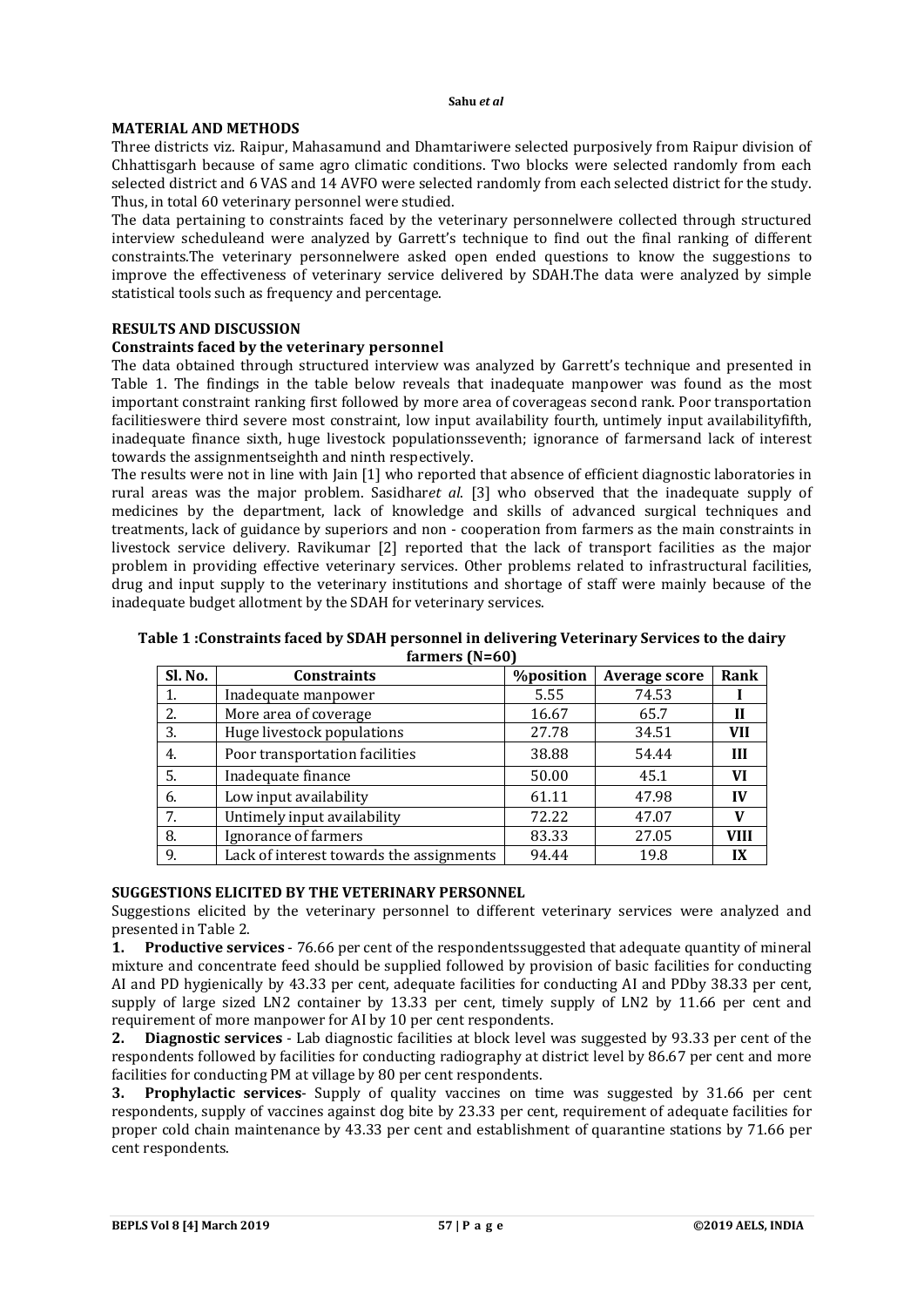#### **Sahu** *et al*

|     | $(N = 60)$                    |                                                                                                  |    |               |  |  |  |  |
|-----|-------------------------------|--------------------------------------------------------------------------------------------------|----|---------------|--|--|--|--|
| Sl. | Type of                       | <b>Suggestions for Improvement</b>                                                               |    | $\frac{0}{0}$ |  |  |  |  |
| No. | veterinary                    |                                                                                                  |    |               |  |  |  |  |
| 1.  | Productive<br>services        | Adequate facilities for conducting AI and PD                                                     | 23 | 38.33         |  |  |  |  |
|     |                               | Provision of basic facilities for conducting AI and PD hygienically                              |    | 43.33         |  |  |  |  |
|     |                               | Need of timely supply of LN2                                                                     |    | 11.66         |  |  |  |  |
|     |                               | Need of large sized LN2 container                                                                |    | 13.33         |  |  |  |  |
|     |                               | Supply of adequate quantity of mineral mixture and concentrate<br>feed                           | 46 | 76.66         |  |  |  |  |
|     |                               | Requirement of more manpower for AI                                                              | 6  | 10.00         |  |  |  |  |
| 2.  | <b>Diagnostic</b><br>services | Adequate lab diagnostic facilities at block level                                                |    | 93.33         |  |  |  |  |
|     |                               | Adequate facilities for conducting radiography at district level                                 | 52 | 86.67         |  |  |  |  |
|     |                               | More facilities for conducting PM at village                                                     | 48 | 80.00         |  |  |  |  |
| 3.  | Prophylactic                  | Supply of quality vaccines on time                                                               | 19 | 31.66         |  |  |  |  |
|     | services                      | Supply of vaccines against dog bite                                                              | 14 | 23.33         |  |  |  |  |
|     |                               | Adequate facilities for proper cold chain maintenance                                            |    | 43.33         |  |  |  |  |
|     |                               | Establishment of quarantine station                                                              | 43 | 71.66         |  |  |  |  |
| 4.  | <b>Curative</b>               | Need of supply of adequate quantity and quality drugs                                            |    | 45.00         |  |  |  |  |
|     | services                      | Requirement of operation theatre with adequate facilities                                        |    | 30.00         |  |  |  |  |
|     |                               | Frequent visit of specialist for surgical and gynaecological                                     |    | 26.67         |  |  |  |  |
|     |                               | <b>Requirement of Travis</b>                                                                     | 5  | 8.33          |  |  |  |  |
| 5.  | <b>Extension</b>              | Encouragement and motivation of the farmers by VAS                                               | 22 | 36.67         |  |  |  |  |
|     | services                      | Organizing more health check-up camps                                                            | 25 | 41.67         |  |  |  |  |
|     |                               | Supply of leaflet and folders related to various animal disease and<br>new improved technologies | 12 | 20.00         |  |  |  |  |
|     |                               | Organization of training related to skill development of personnel                               | 30 | 50.00         |  |  |  |  |
|     |                               | Financial supports for conducting camps and trainings for farmer                                 | 32 | 53.33         |  |  |  |  |
| 6.  | Administrative                | Low administrative work                                                                          | 24 | 40.00         |  |  |  |  |
|     | work                          | Provisional of additional staff for administrative work                                          | 22 | 36.67         |  |  |  |  |
|     |                               | Physical facilities for travelling                                                               | 48 | 80.00         |  |  |  |  |

# **Table 2 :Suggestions elicited by the SDAH personnel for improving the veterinary service delivery**

**4. Curative services**– Need for supply of quantity and quality drugs was suggested by 45 per cent respondents followed by requirement of operation theatre with adequate facilities by 36 per cent, frequent visit of specialist for surgical and gynaecological treatment by 26.67 per cent and requirement of travis by 8.33 per cent respondents.

**5. Extension services**- 36.67 per cent of the respondents suggested that farmers should be encouraged and motivated by VAS. Organizing more health check-up camp was suggested by41.67 per cent respondents, supply of leaflet and folders related to various animal disease and new improved technologies by 20 per cent, organization of training related to skill development of personnel by 50 per cent and financial supports for conducting camps and trainings for farmers by 53.33 per cent respondents.

**6. Administrative work -** 80 per cent respondents suggested need of physical facilities for travelling, 40 per cent suggested to lower down theadministrative work and 36.37 per cent to provide additional staff for administrative work.

### **CONCLUSION**

From the results of the study it is inferred that the Dept. should have regular human recourse auditing from time to time in order to ascertain the requirement of professional and para professional manpower of the Dept. Further, rational coverage of area, facilities for movement in the field, timely availability of inputs, support for field extension activities are to be attended in order to improve the quality of veterinary services in the fields.

From the suggestions elicited by the SDAH personnel, it is interpreted that the basic healthcare and production services such as quality AI services, provision of diagnostic facilities at block level, timely supply of quality vaccine with cold chain facilities, provision ofwell-equipped operation theatre and